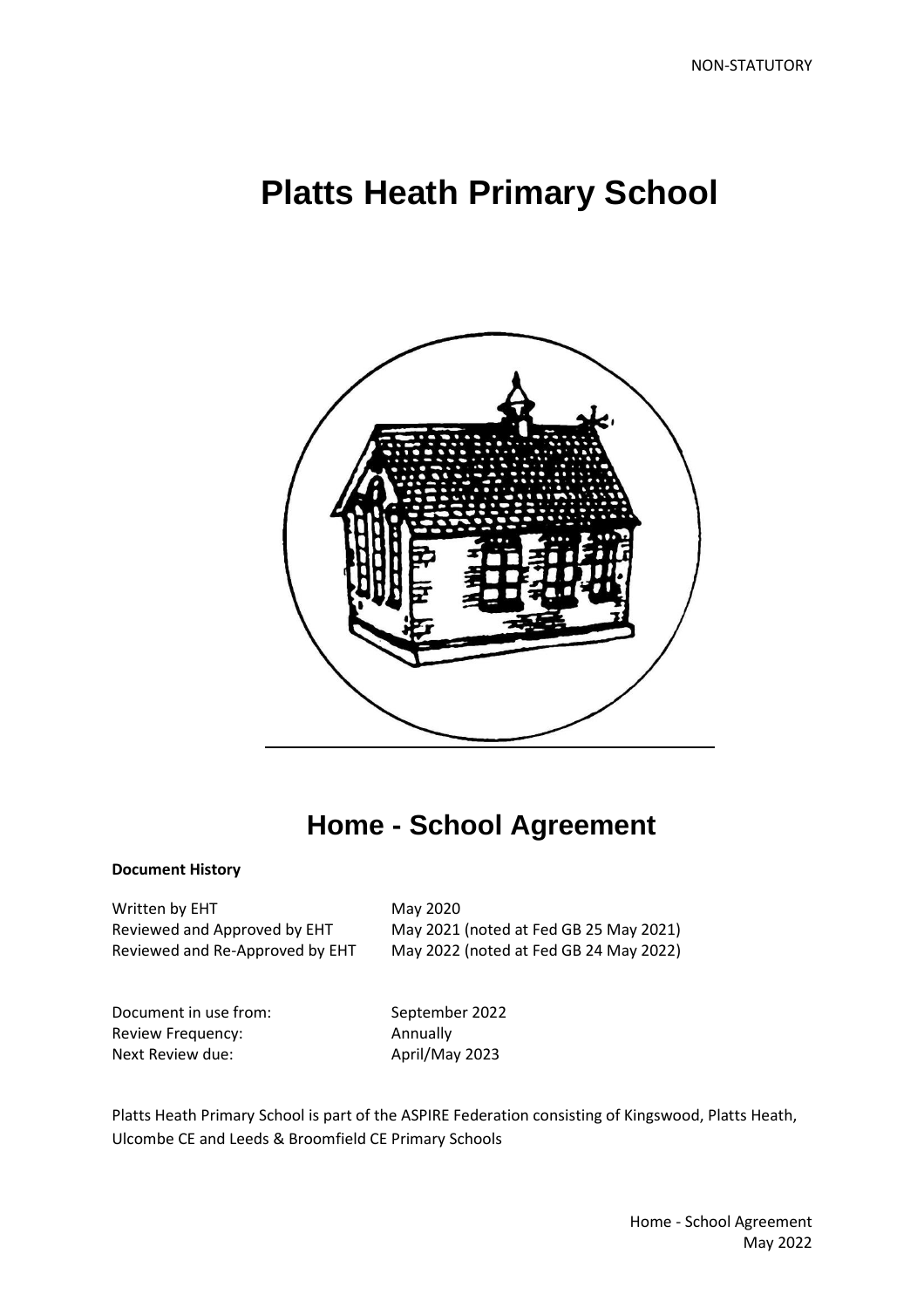#### **Introduction**

In January 2016 another change was implemented affecting maintained schools, academies and free schools; the Deregulation Act 2015 removed the requirement for schools to have a home-school agreement or associated parental declarations in place. The Department for Education's guidance Behaviour and Discipline in Schools has been amended to take account of these changes and makes clear that whilst there is no longer a statutory obligation to have home school agreements, home school relations are still important. However, schools are now free to 'determine how best to foster these relationships'.

Where a school considers a home school agreement to be beneficial to home school relations, a school may draw up a voluntary home school agreement covering, for example, the responsibility of each pupil's parents and what the school expects of its pupils.

A home-school agreement is a statement explaining:

- the school's aims and values
- the school's responsibilities towards its pupils
- the responsibility of each pupil's parents
- what the school expects of its pupils

The Governing Board with the Executive Headteacher and Heads of Schools will take reasonable will take reasonable steps to ensure that all registered parents of pupils of compulsory school age sign the parental declaration to indicate that they understand and accept the contents of the agreement.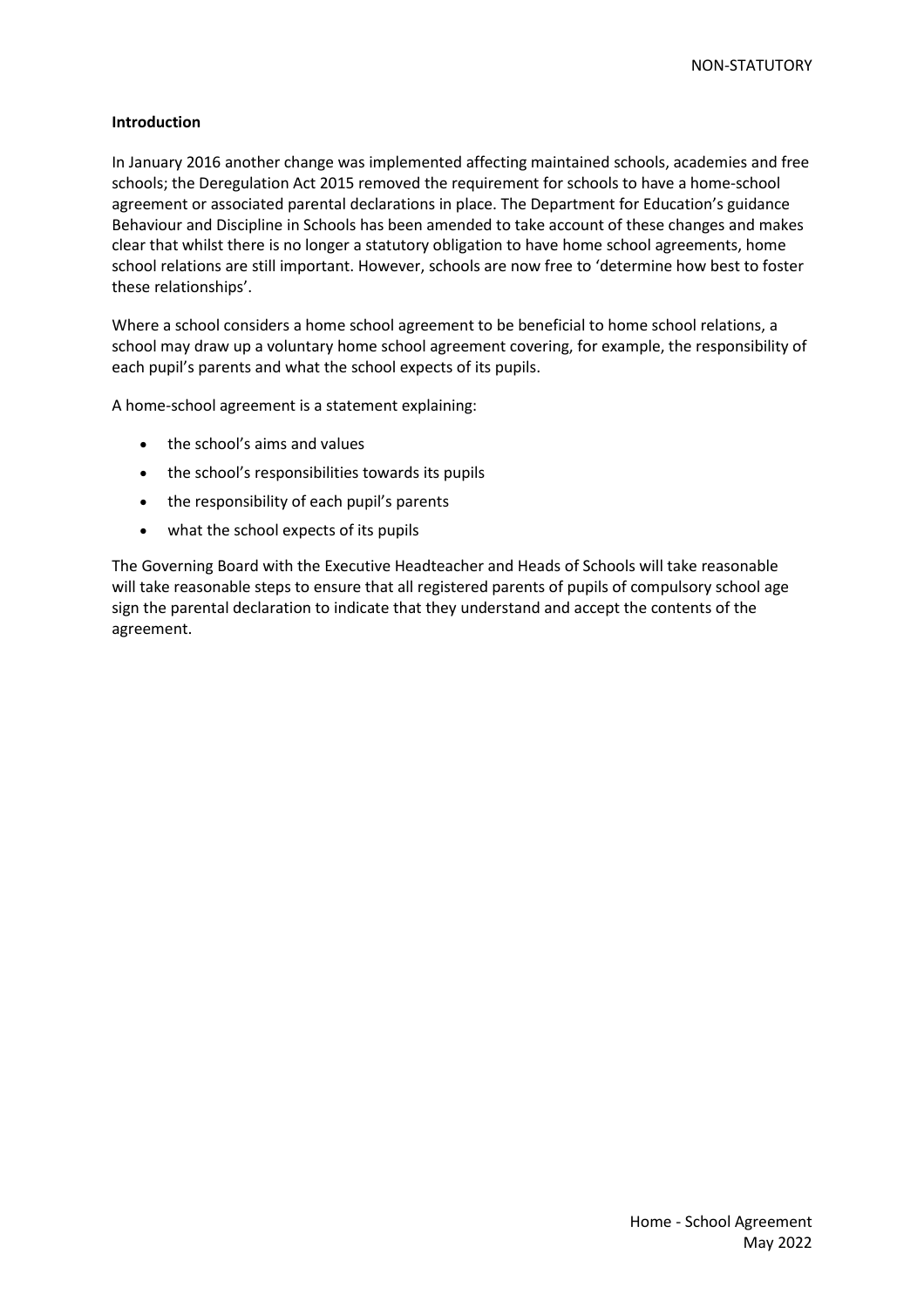### **Platts Heath Primary School**

#### **Home – School Agreement**

The mission of Platts Heath Primary School is to provide each child with a diverse education in a safe, supportive environment that promotes our key values of patience, honesty, kindness, understanding, love and boldness. The Platts Heath Primary School team join the parents and the community to assist the children in developing skills to become independent learners and contribute in a global community.

Our School will:

- Provide your child with a high standard of education, following the National Curriculum, in a stimulating and challenging learning environment
- Set appropriate homework to provide the opportunity for independent learning
- Rigorously monitor your child's progress to ensure excellent progress and attainment
- Regularly tell you how your child is progressing and explain how we can support them to develop further
- Celebrate your child's academic and personal achievements
- Encourage your child to do their best at all times
- Contact you if there is a problem with your child's attendance or punctuality
- Inform you of any concerns regarding your child's work, behaviour or well-being
- Care for your child's safety and wellbeing by observation and listening to them
- Teach your child to take care of and respect others, regardless of gender, race, culture, belief, values, age and need
- Encourage your child to become an active member within our community and help them to see that they can have an impact on the world around them
- Provide information to you about our school, including relevant policies, meetings, workshops, activities, newsletters and open days

Parents / Carers will:

- Make every effort to attend open evenings and other opportunities to discuss my child's progress
- Support my child's learning ensuring the completion of any homework set
- Encourage my child to read and listen to them read on a regular basis
- Make sure that my child arrives at school by 8.45 am, and in the event of absence provide a phone call by 9.30 am on the first day of absence
- Make sure that my child is wearing the agreed Aspire school uniform and it is named
- Inform the school of any concerns or problems that may affect my child's work, behaviour or well-being
- Support the school by encouraging my child to develop a positive attitude towards our diverse, multicultural community
- Support the school in maintaining high standards of behaviour in line with the school's behaviour policy